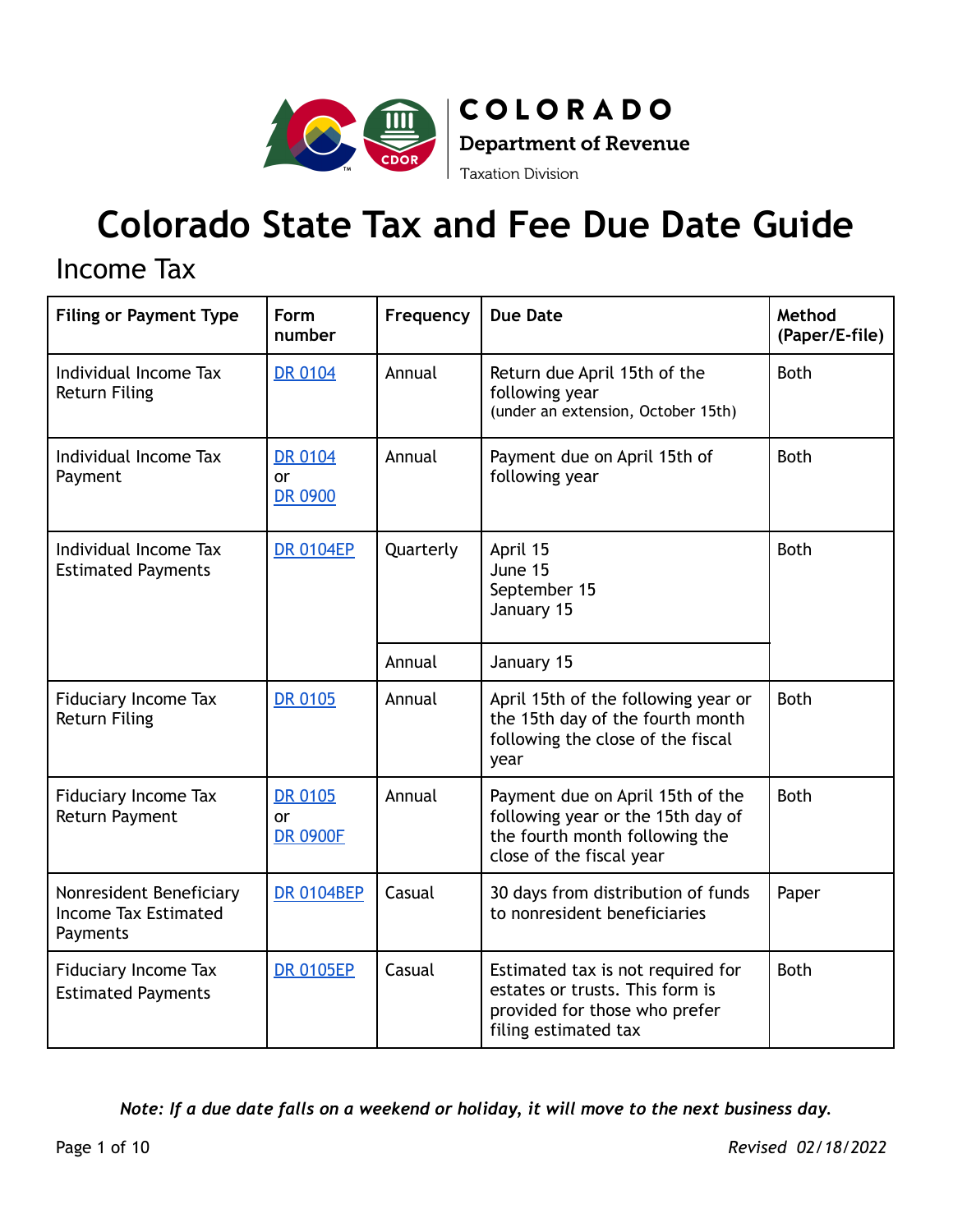

## Income Tax, cont.

| <b>Filing or Payment Type</b>                                                 | Form<br>number                                 | Frequency                       | <b>Due Date</b>                                                                                                                  | Method<br>(Paper/E-file) |
|-------------------------------------------------------------------------------|------------------------------------------------|---------------------------------|----------------------------------------------------------------------------------------------------------------------------------|--------------------------|
| C Corporation Income Tax<br><b>Return Filing</b>                              | <b>DR 0112</b>                                 | Annual                          | April 15th of the following year or<br>the 15th day of the fourth month<br>following the close of the fiscal<br>year             | <b>Both</b>              |
| C Corporation Income Tax<br>Payment                                           | <b>DR 0112</b><br>or<br><b>DR 0900C</b>        | Annual                          | Payment due on April 15th of<br>following year or the 15th day of<br>the fourth month following the<br>close of the fiscal year  | <b>Both</b>              |
| C Corporation Income Tax<br><b>Estimated Payments</b>                         | <b>DR 0112EP</b>                               | Calendar<br>Year<br>Quarterly   | April 15<br>June 15<br>September 15<br>December 15                                                                               | <b>Both</b>              |
|                                                                               |                                                | <b>Fiscal Year</b><br>Quarterly | 15th day of the fourth,<br>sixth, ninth, and twelfth months<br>of the fiscal year                                                |                          |
| Partnership &<br>S Corporation Income Tax<br><b>Return Filing</b>             | <b>DR 0106</b>                                 | Annual                          | April 15th of the following year or<br>the 15th day of the fourth month<br>following the close of the fiscal<br>year             | <b>Both</b>              |
| Partnership &<br><b>S Corporation Composite</b><br><b>Income Tax Payment</b>  | <b>DR 0106</b><br><b>or</b><br><b>DR 0900P</b> | Annual                          | Payment due April 15th of the<br>following year or the 15th day of<br>the fourth month following the<br>close of the fiscal year | <b>Both</b>              |
| Partnership & S<br><b>Corporation Income Tax</b><br><b>Estimated Payments</b> | <b>DR 0106EP</b>                               | Quarterly                       | April 15<br>June 15<br>September 15<br>January 15                                                                                | <b>Both</b>              |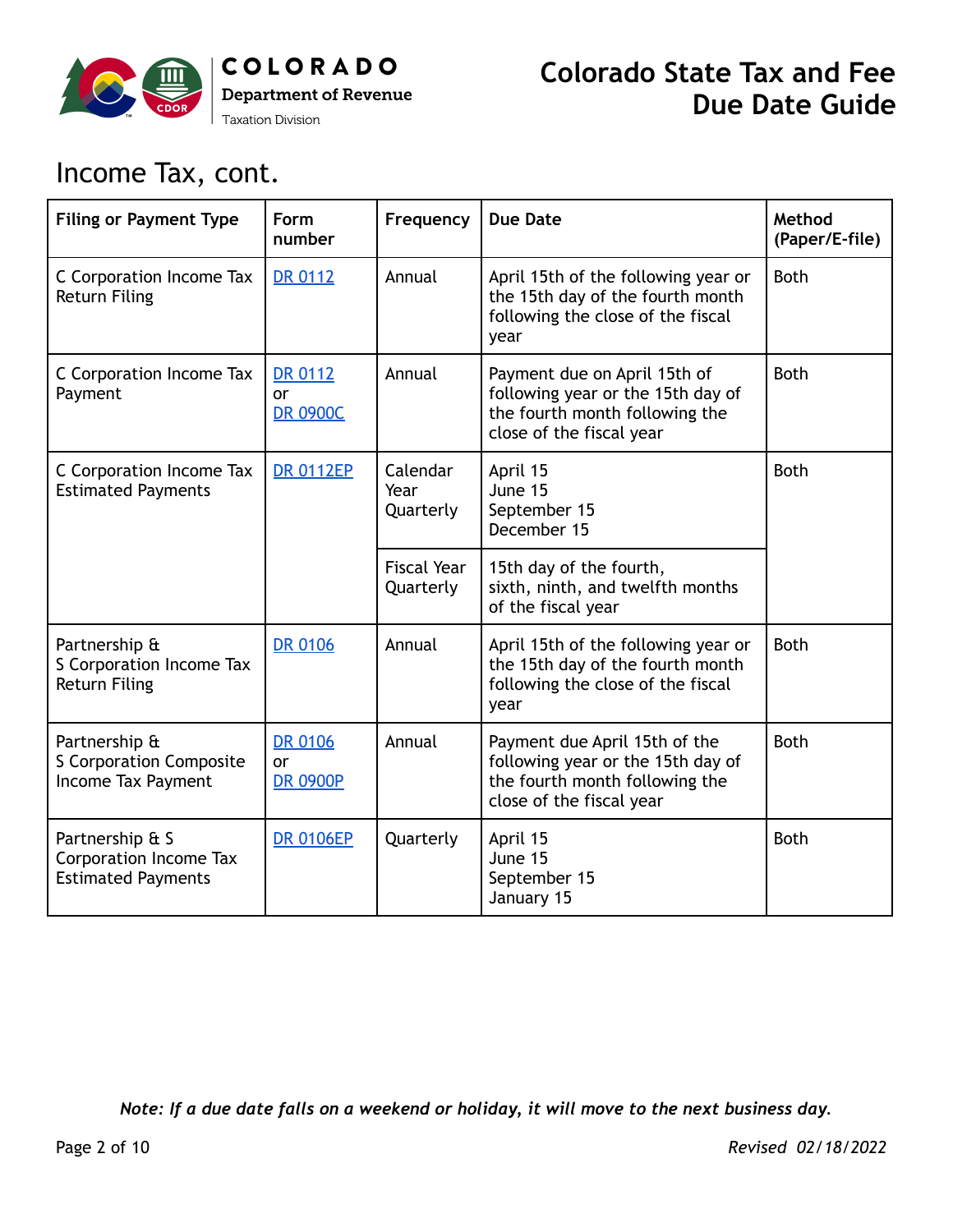

## Withholding Tax

| <b>Filing or Payment</b><br><b>Type</b>       | Form number                     | Frequency | <b>Due Date</b>                                                                                                     | Method<br>(Paper/E-file)                                                |
|-----------------------------------------------|---------------------------------|-----------|---------------------------------------------------------------------------------------------------------------------|-------------------------------------------------------------------------|
| Withholding Tax<br>Return                     | DR 1094 (W-2)<br>DR 1107 (1099) | Weekly    | Taxes accumulated<br>as of any Friday are<br>due on the third<br>business day<br>thereafter                         | <b>Both</b>                                                             |
|                                               |                                 | Monthly   | 15th day of the<br>following month                                                                                  |                                                                         |
|                                               |                                 | Quarterly | Last day of the<br>month following<br>the quarter                                                                   |                                                                         |
| Withholding<br><b>Statement</b>               | W-2 or 1099                     | Annual    | January 31st of the<br>following year or<br>30 days after the<br>business closes                                    | <b>Both</b><br>(electronic filing is<br>required for some<br>employers) |
| Gaming<br><b>Withholding Tax</b><br>Return    | DR 1091                         | Weekly    | <b>Taxes accumulated</b><br>as of any Friday are<br>due on the third<br>business day<br>thereafter                  | Paper                                                                   |
|                                               |                                 | Monthly   | 15th day of the<br>following month                                                                                  |                                                                         |
|                                               |                                 | Quarterly | Last day of the<br>month following<br>the quarter                                                                   |                                                                         |
| Gaming<br>Withholding<br>Statement            | $W-2G$                          | Annual    | February 28, 2022<br>if filing paper<br>withholding<br>statements or<br>March 31, 2022, if<br>filing electronically | <b>Both</b><br>(electronic filing is<br>required for some<br>payers)    |
| Nonresident Real<br><b>Estate Withholding</b> | DR 1079<br>DR 1083              | Casual    | Within 30 days of<br>closing                                                                                        | Paper                                                                   |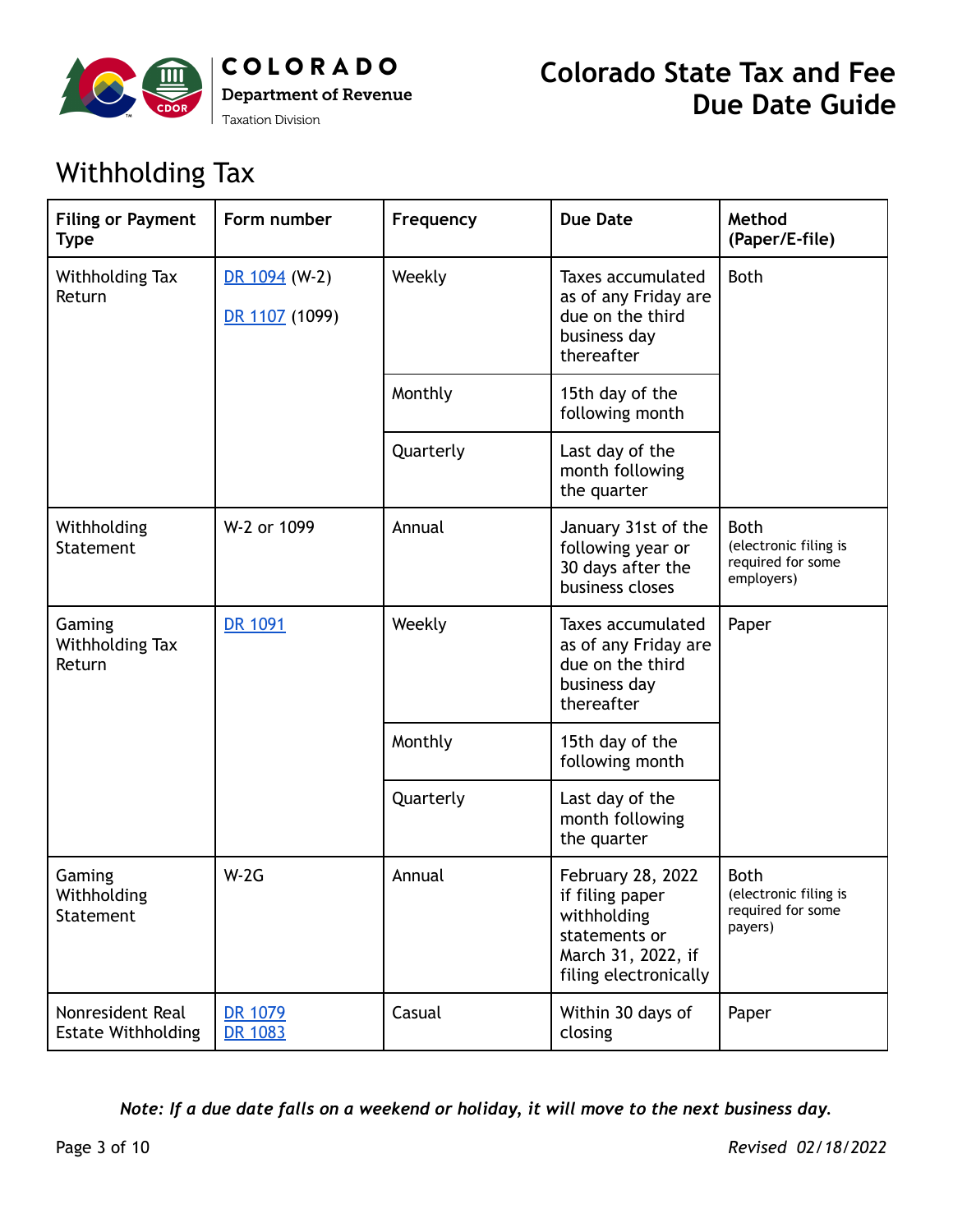

#### **Severance Tax**

| <b>Filing or Payment</b><br><b>Type</b>                              | Form number     | Frequency | <b>Due Date</b>                                                                                                                                | Method<br>(Paper/E-file)  |
|----------------------------------------------------------------------|-----------------|-----------|------------------------------------------------------------------------------------------------------------------------------------------------|---------------------------|
| Oil & Gas<br>Severance Tax<br>Return                                 | <b>DR 0021</b>  | Annual    | The 15th day of the<br>4th month<br>following the close                                                                                        | Paper                     |
| <b>Metallic Minerals</b><br>Severance Tax<br>Return                  | <b>DR 0020A</b> | Annual    | of the tax year or<br>April 15 for<br>calendar year<br>taxpayers                                                                               |                           |
| <b>Coal Severance Tax</b><br>Return                                  | <b>DR 0020C</b> | Annual    |                                                                                                                                                |                           |
| Molybdenum Ore<br>Severance Tax<br>Return                            | <b>DR 0022</b>  | Quarterly | April 15<br>July 15<br>October 15<br>January 15                                                                                                |                           |
| Oil & Gas<br>Withholding<br>Statement                                | <b>DR 0021W</b> | Monthly   | Payment:<br>1st day of the third<br>month<br>following the<br>month of<br>withholding<br>(e.g., January<br>withholding is<br>remitted April 1) | <b>EFT Payment/Filing</b> |
|                                                                      |                 | Annual    | Statements to<br>Interest Owners:<br>March 1 with<br>copies to the<br>Department by<br>April 15                                                | Paper                     |
| Corporate<br>Estimated Oil &<br><b>Gas Severance Tax</b><br>Payments | <b>DR 0021P</b> | Monthly   | 15th of the<br>following month                                                                                                                 | <b>EFT Payment/Filing</b> |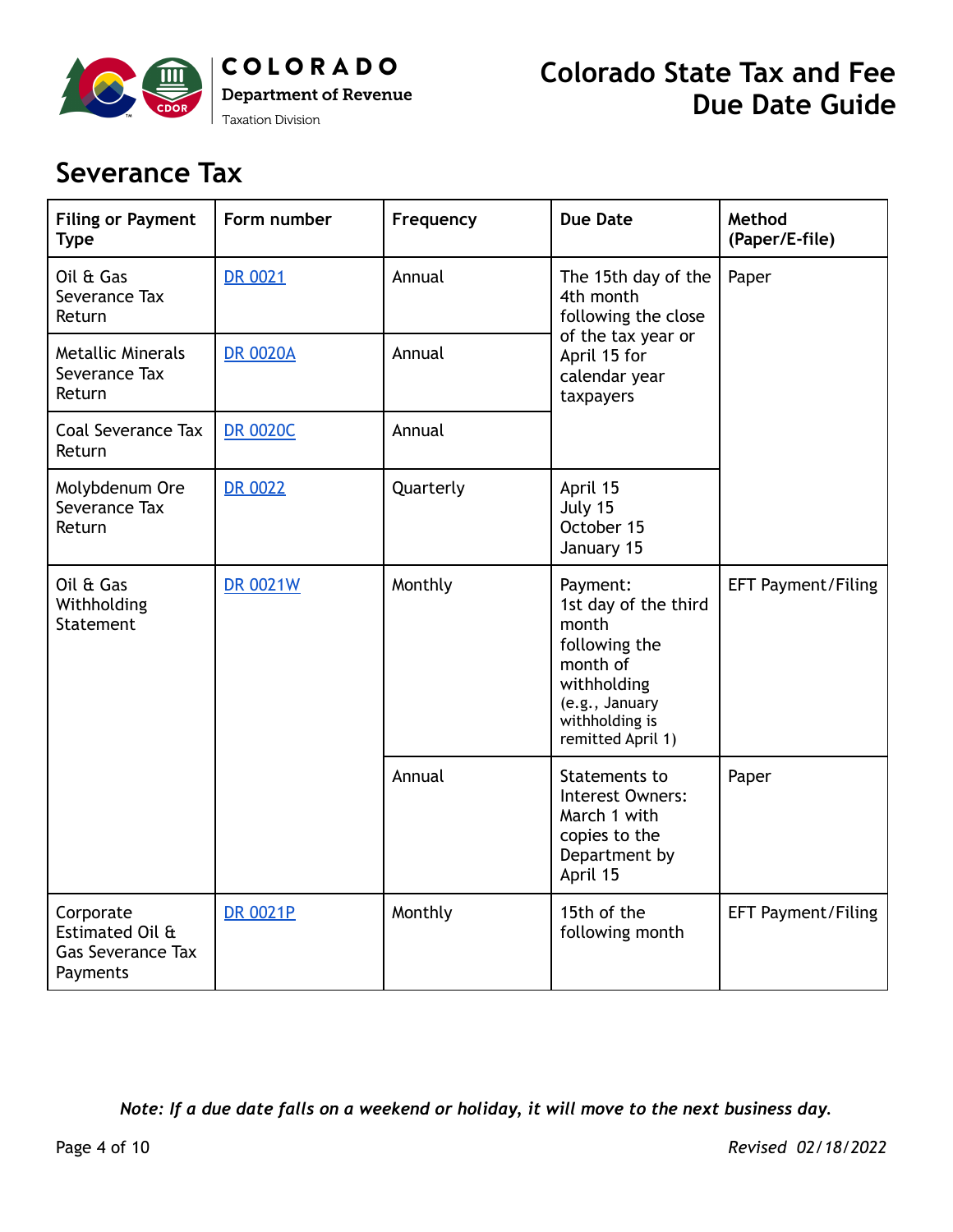

# **Sales & Use Taxes**

| <b>Filing and</b><br><b>Payment Type</b>                                    | Form number      | Frequency        | <b>Due Date</b>                                                                                                                                                                                  | Method<br>(Paper/E-file) |
|-----------------------------------------------------------------------------|------------------|------------------|--------------------------------------------------------------------------------------------------------------------------------------------------------------------------------------------------|--------------------------|
| State &<br>State-Administered<br>Sales Tax Return                           | <b>DR 0100</b>   | Monthly          | 20th day of the<br>month following<br>the filing period<br>end date                                                                                                                              | <b>Both</b>              |
|                                                                             |                  | Quarterly        | 20th day of the<br>month following<br>the filing period<br>end date                                                                                                                              |                          |
|                                                                             |                  | Annual           | 20th day of the<br>month following<br>the filing period<br>end date                                                                                                                              |                          |
|                                                                             |                  | Seasonal         | 20th day of the<br>month following<br>the filing period<br>end date                                                                                                                              |                          |
| <b>Consumer Use Tax</b><br>Return<br>(individuals and joint<br>filers only) | <b>DR 0104US</b> | Annual           | April 15th of the<br>following year<br>(include with your<br>Colorado Individual<br>Income Tax Return)                                                                                           | <b>Both</b>              |
| <b>Consumer Use Tax</b><br>Return                                           | <b>DR 0252</b>   | Casual or Annual | 20th of the month<br>following the<br>month in which<br>annual cumulative<br>tax exceeds \$300,<br>or January 20th of<br>the following year<br>if annual<br>cumulative tax is<br>less than \$300 |                          |
| Special Event Sales<br><b>Tax Return</b>                                    | DR 0098          | Casual           | 20th day of the<br>month following<br>the month in which<br>the special event<br>began                                                                                                           | <b>Both</b>              |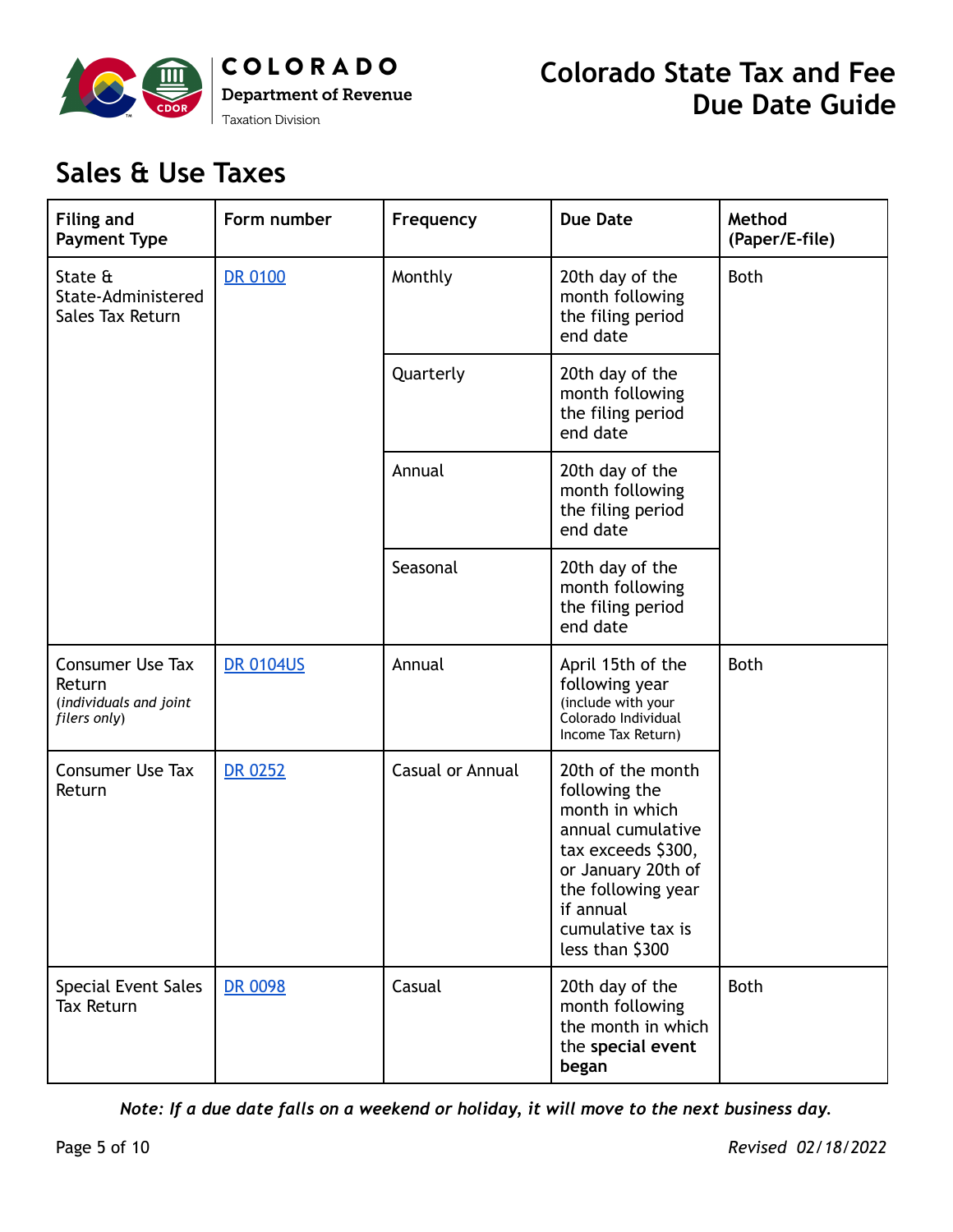

# **Sales & Use Taxes, cont.**

| <b>Filing or Payment</b><br><b>Type</b>                                     | Form number    | Frequency | <b>Due Date</b>                                                                              | Method<br>(Paper/E-file) |
|-----------------------------------------------------------------------------|----------------|-----------|----------------------------------------------------------------------------------------------|--------------------------|
| <b>Sales Tax Return</b><br>for Occasional<br><b>Sales</b>                   | <b>DR 0154</b> | Casual    | 20th day of the<br>month following<br>the sale                                               | Paper                    |
| Sales Tax Return<br>for Unpaid Tax<br>from the Sale of a<br><b>Business</b> | <b>DR 0155</b> | Casual    | 20th day of the<br>month following<br>the month in which<br>the business assets<br>were sold | Paper                    |
| County Lodging Tax<br>Return                                                | DR 1485        | Quarterly | 25th day of the<br>month following<br>the filing period<br>end date                          | <b>Both</b>              |
| <b>Local Marketing</b><br><b>District Tax Return</b>                        | DR 1490        | Monthly   | 20th day of the<br>month following<br>the filing period<br>end date                          | <b>Both</b>              |
|                                                                             |                | Quarterly | 20th day of the<br>month following<br>the filing period<br>end date                          |                          |
|                                                                             |                | Annual    | 20th day of the<br>month following<br>the filing period<br>end date                          |                          |
|                                                                             |                | Seasonal  | 20th day of the<br>month following<br>the filing period<br>end date                          |                          |
| <b>Aviation Fuel Sales</b><br><b>Tax Return</b>                             | DR 1510        | Monthly   | 20th day of the<br>following month                                                           | <b>Both</b>              |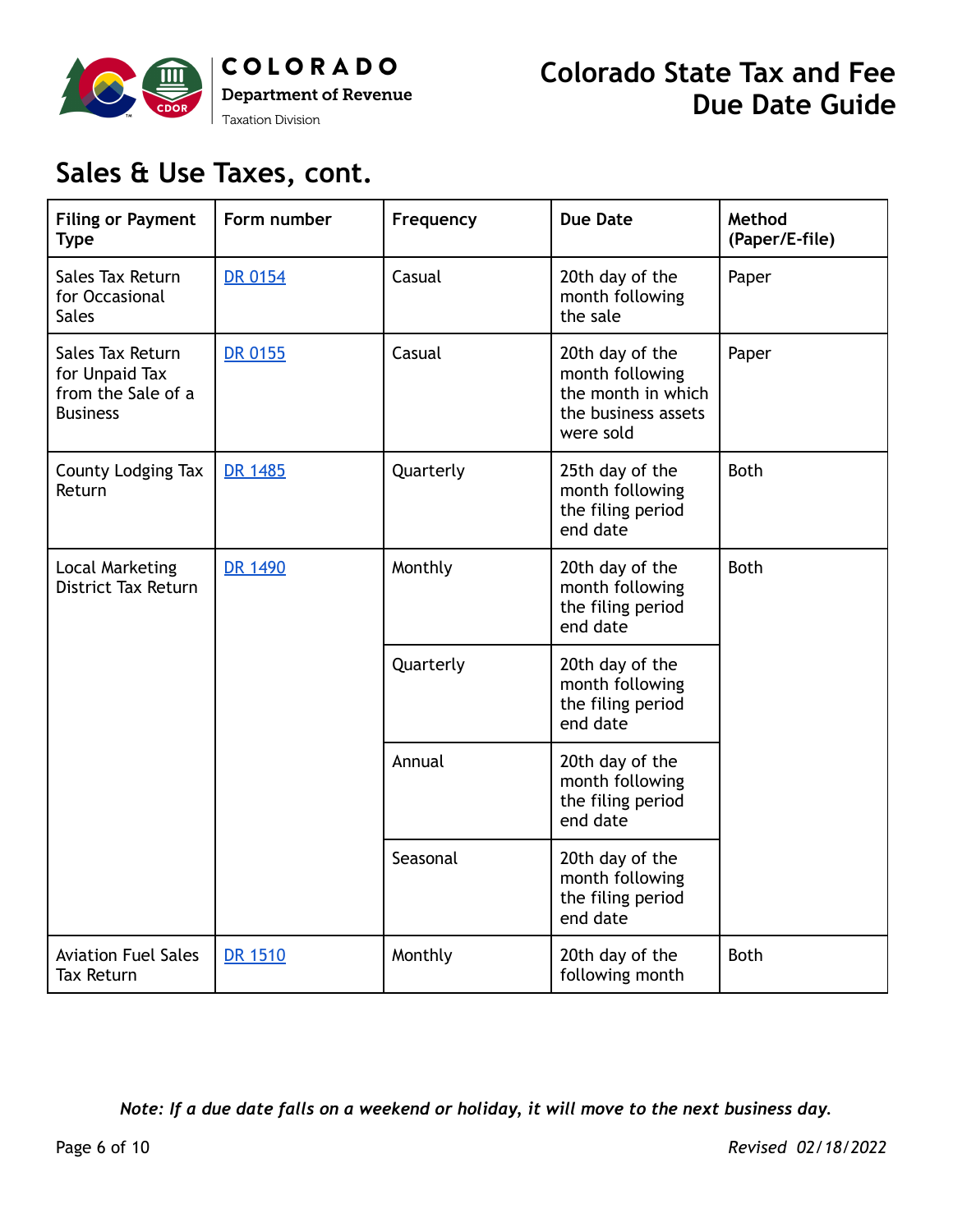

## **Marijuana Taxes**

| <b>Filing and</b><br><b>Payment Type</b>                                                   | Form number        | Frequency | <b>Due Date</b>                    | Method<br>(Paper/E-file) |
|--------------------------------------------------------------------------------------------|--------------------|-----------|------------------------------------|--------------------------|
| Marijuana Excise<br>Tax Return                                                             | <b>E-File Only</b> | Monthly   | 20th day of the<br>following month | E-File                   |
| Retail Marijuana<br>Sales Tax Return                                                       | <b>E-File Only</b> | Monthly   | 20th day of the<br>following month | E-File                   |
| Sales Tax Return<br>for Sales Tax on<br>Medical Marijuana                                  | <b>DR 0100</b>     | Monthly   | 20th day of the<br>following month | <b>Both</b>              |
| Sales Tax Return<br>for Sales Tax on<br>Items Sold By<br>Retail Marijuana<br><b>Stores</b> | <b>DR 0100</b>     | Monthly   | 20th day of the<br>following month | <b>Both</b>              |
| (sales of products<br>that are not retail<br>marijuana or retail<br>marijuana-infused)     |                    |           |                                    |                          |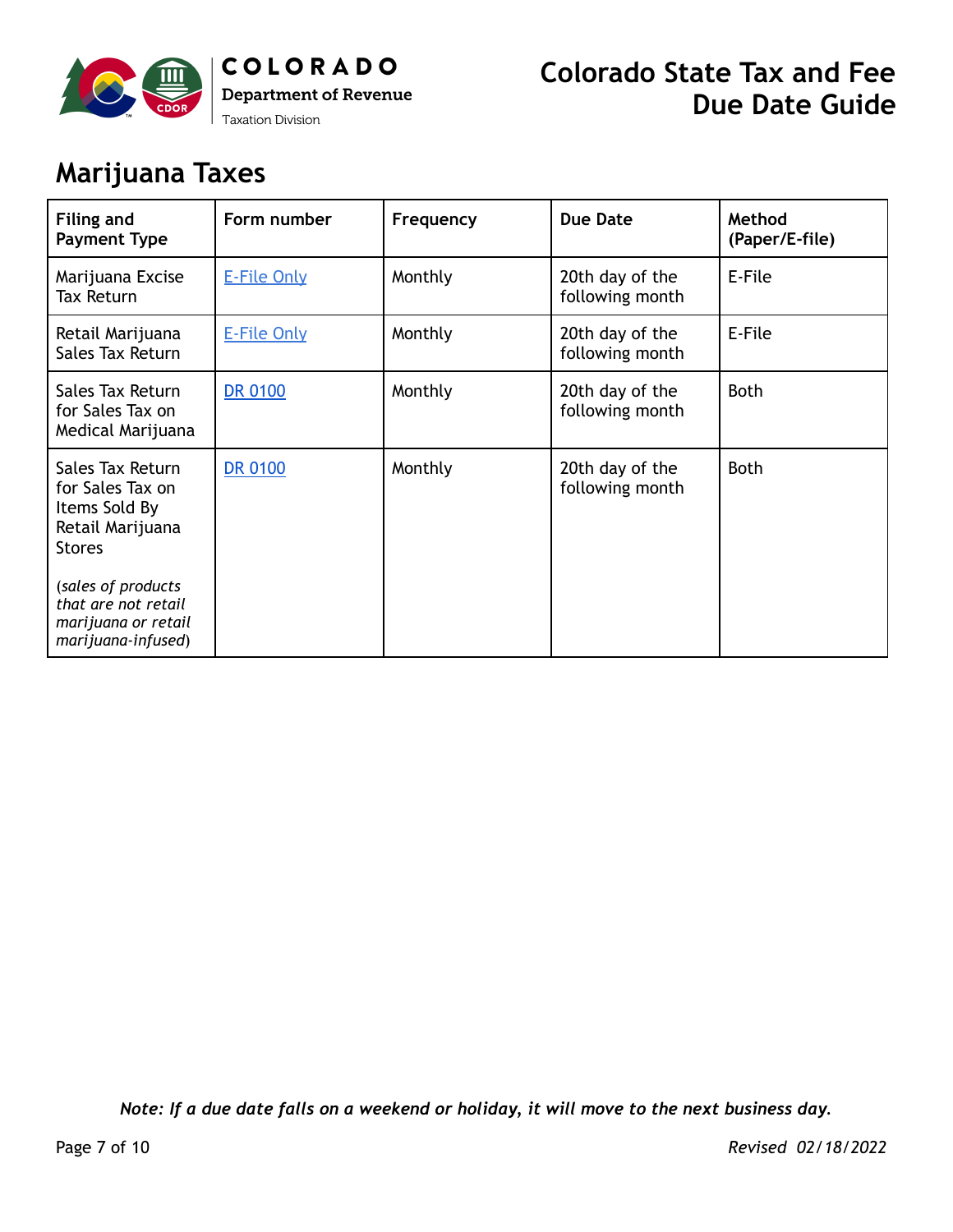

# **Excise Taxes and Fees**

| <b>Filing or Payment</b><br><b>Type</b>                                              | Form number        | Frequency | <b>Due Date</b>                                               | Method<br>(Paper/E-file) |
|--------------------------------------------------------------------------------------|--------------------|-----------|---------------------------------------------------------------|--------------------------|
| Cigarette Tax<br>Return                                                              | <b>E-File Only</b> | Monthly   | 10th day of the<br>following month                            | E-File                   |
| <b>Tobacco Products</b><br>Tax Return                                                | <b>E-File Only</b> | Quarterly | 20th day of the<br>month following<br>the reporting<br>period | E-File                   |
| <b>Nicotine Products</b><br><b>Tax Return</b>                                        | <b>E-File Only</b> | Quarterly | 20th day of the<br>month following<br>the reporting<br>period | E-File                   |
| Monthly Report of<br>Excise Tax for<br>Alcohol Beverages                             | <b>DR 0442</b>     | Monthly   | 20th day of the<br>following month                            | <b>Both</b>              |
| Monthly Report of<br>Excise Tax for<br>Winery<br>Direct-Shipper<br><b>Permittees</b> | <b>DR 0448</b>     | Monthly   | 20th day of the<br>following month                            | <b>Both</b>              |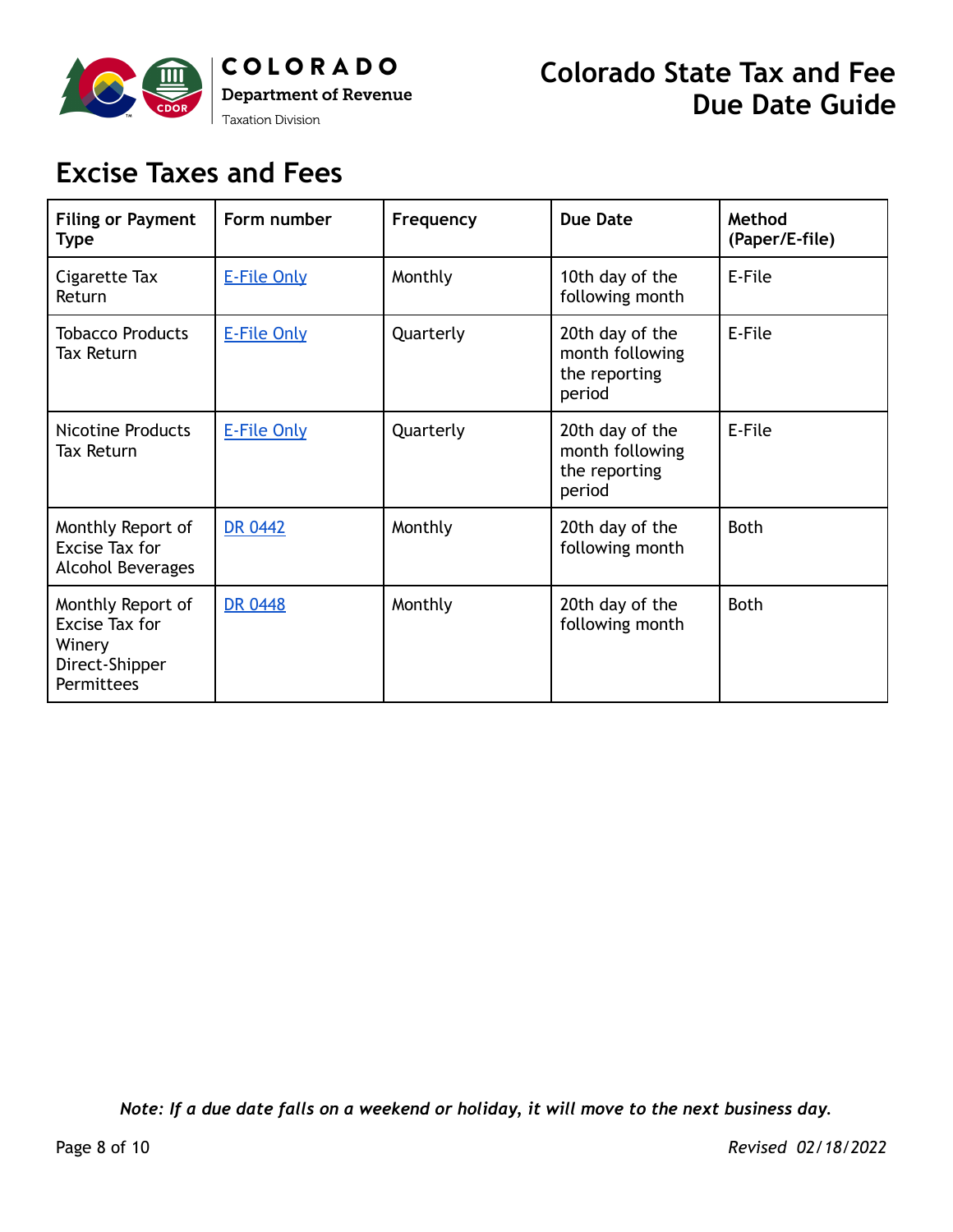

### **Fuel Taxes/Fees & International Fuel Tax Agreement (IFTA)**

| <b>Filing or Payment</b><br><b>Type</b>                                            | Form number        | Frequency | <b>Due Date</b>                                                                                      | Method<br>(Paper/E-file) |
|------------------------------------------------------------------------------------|--------------------|-----------|------------------------------------------------------------------------------------------------------|--------------------------|
| International Fuel<br>Tax Agreement<br>(IFTA) Tax Report                           | <b>DR 0122</b>     | Monthly   | Last day of the<br>following month                                                                   | <b>Both</b>              |
| Fuel Distributor Tax<br>Return                                                     | <b>E-File Only</b> | Monthly   | 26th day of the<br>following month                                                                   | E-File                   |
| Environmental<br>Response<br>Surcharge,<br>PFAS Fee,<br>LPG & NG<br>Inspection Fee | <b>E-File Only</b> | Monthly   | 26th day of the<br>following month                                                                   | E-File                   |
| Refund Claim for<br>Exempt Use of Fuel                                             | <b>DR 7118</b>     | Quarterly | Can file between<br>the first day of the<br>next quarter, up to<br>one year from date<br>of purchase | <b>Both</b>              |
| Passenger Mile Tax<br>Return                                                       | <b>DR 0133</b>     | Quarterly | Last day of the<br>month following<br>the quarter                                                    | Paper                    |